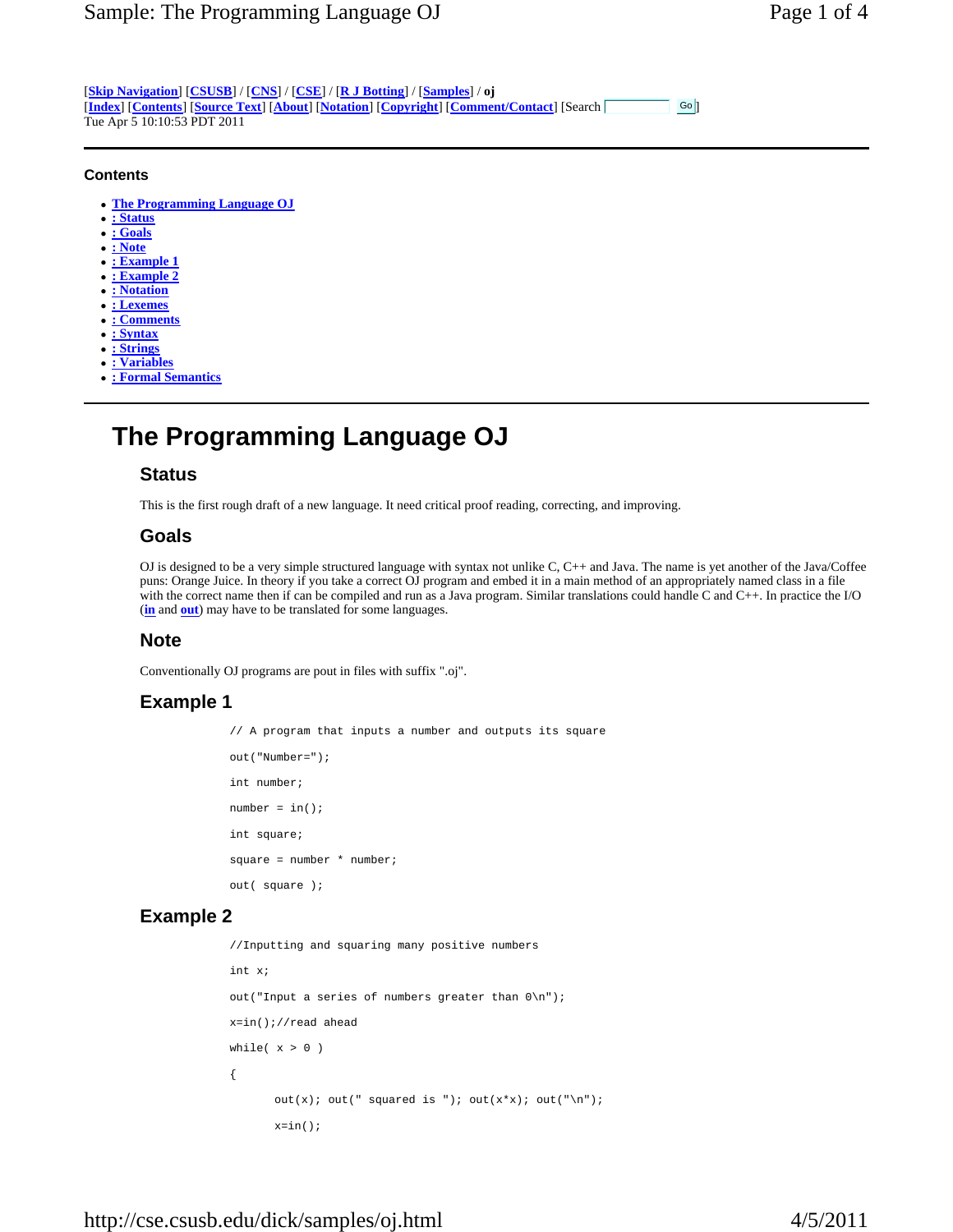}

# **Notation**

This description uses the XBNF/MATHS notation to define and describe the OJ language. XBNF has a set of predefined terms like digit, letter, quotes, backslash, etc. plus the BNF "or" (|) and an "Any number of"(#) meta-symbol.

### **Lexemes**

An OJ program is defined in terms of lexemes like **Strings**, **Integers**, **Variables**, and some reserved words:

if, while, in, out, int, else

and symbols:

= == <= >= < > != \* + / % - ( ) { }

Ends of lines, tabs, and other extra whitespace can be used to improve the readability of an OJ program. They are ignored except as separating lexemes.

# **Comments**

An OJ comment is optional and can be put after any statement. The copmment is terminated at the end of the line.

1. **comment**::= "//" any\_thing. Comments are removed in a lexical scan and replaced by an end of line. They are not shown in the **Syntax** below.

# **Syntax**

#### **Programs**

An OJ program is a sequence of statements. Unlike most structured languages it is not a block and so needs no special heading or ending syntax.

1. **program**::= #**statement**. An empty program does nothing of course. A program with a single statement executes it and stops. With two or more statements the first statement is executed, and when it finishes the rest of the program is executed (as if it was a program).

#### **Statements**

OJ provides the minimum set of control statements using a C/C++/Java syntax plus assignments, declarations, and output. 2. **statement**::= **control\_statement** | **assignment** | **declaration** | **output\_statement**.

#### **Assignment Statements**

An assignment statement changes the value of a previously declared variable to the value found be evaluating an expression. 3. **assignment**::= **variable** "=" **expression** ";".

 $square = number * number$ ;

#### **Declarations**

A declaration introduces a new variable that can hold a one integer value at a time.

4. **declaration**::= "int " **variable**";"

int number;

int square;

#### **Control Structures**

 $\mathcal{L}^{\text{max}}_{\text{max}}$  and  $\mathcal{L}^{\text{max}}_{\text{max}}$ 

There are the only two structures that you need to right a program: while and if-then-else: 5. **control\_statement**::= **while\_statement** | **if\_statement**.

A while statement introduces a loop with a condition and a body:

6. **while\_statement**::= "while(" **condition** ")" **body**.

while(  $i > 0$  ) {  $i = i - 1 ;$  }

7. **body**:  $=$  **<u>empty\_statement</u>** | "{"  $#$ **statement** "}".

{  $out(x*x); x=in();$  }

An if statement selects one of two branches depending on the truth-value of a condition.

# http://cse.csusb.edu/dick/samples/oj.html 4/5/2011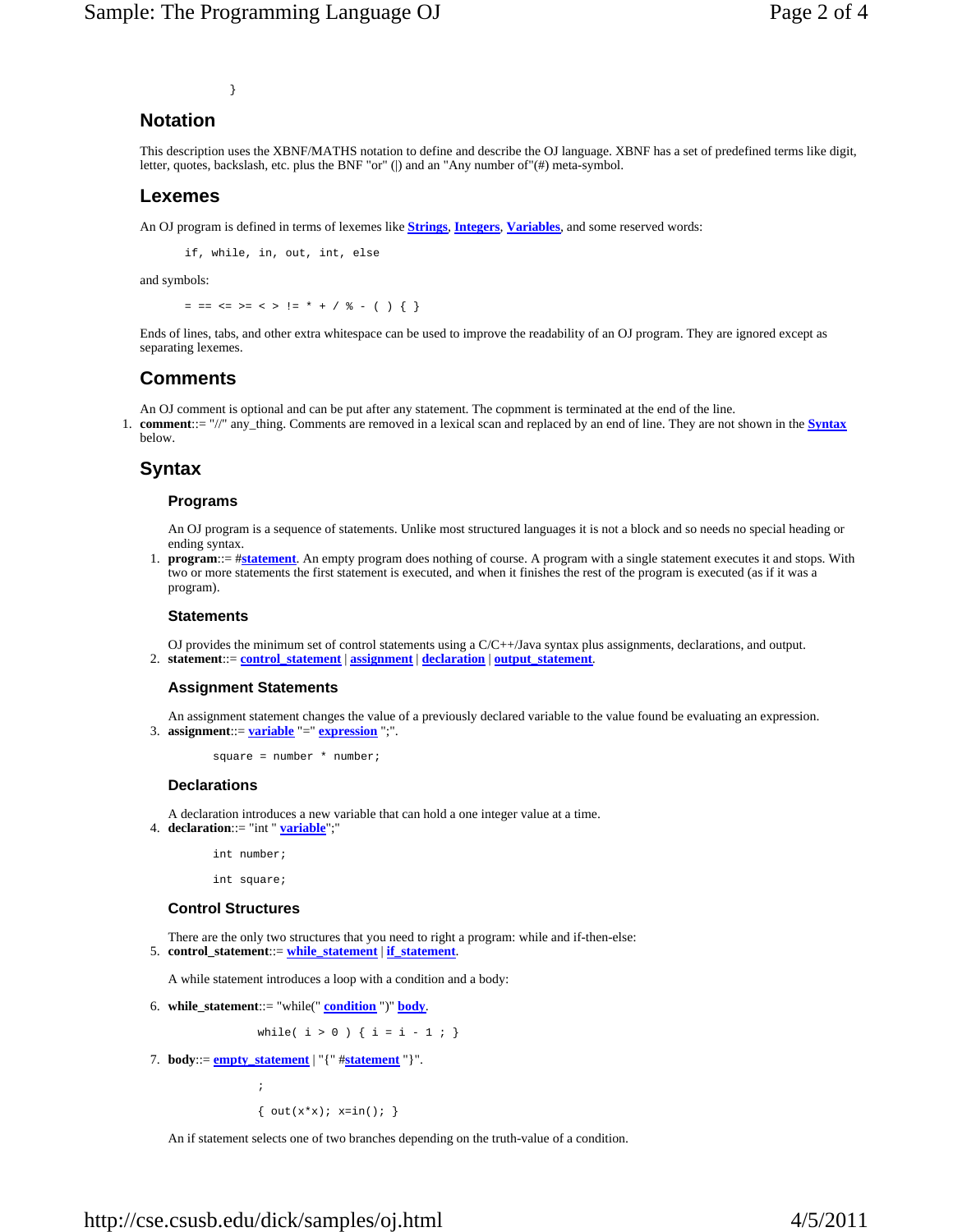8. **if\_statement**::= "if(" **condition** ")" **body** "else" **body**.

if (  $a>b$ ) {  $out(a);$  } else {  $out(b);$  } if  $(a * 2 == 0)$  {out("even"); } else ;

9. **empty\_statement**::= ";"

#### **Expressions**

Expressions are evaluated to produce integer values that can be output or stored in a predeclared variable by an assignment. 10. **expression**: $=$  **term**  $#(\text{add\_operator term})$ .

 $b*b - 4*a*c$ 

 $x * x - y * y$ 

- 11. **add\_operator**::= "+" | "-".
- 12. **term**::= **factor** #(**mult\_operator factor**).

 b\*b  $4*a*c$ 

```
(x - y)^* ( x + y)
```
- 13. **mult\_operator**::=("\*" | "/" | "%" ).
- 14. **factor**::= **variable** | **integer** | "(" **expression** ")" | **input\_expression**.

```
 4 
a a shekarar ta 1970 a tsannin a tsannin a tsannin a tsannin a tsannin a tsannin a tsannin a tsannin a tsannin
 b 
                           (b*b - 4*a*c)(x-y)
```
#### **Conditions**

A condition compares two expressions. Its value (true or false) determines what happens next in an if\_statement or a while\_statement:

- 15. **condition**::= **expression relation expression**.
- 16. **relation**::= "==" | "!=" | "<=" | ">=" | "<" | ">".

#### **Integers**

The only data type is called 'int'. This is is implemented as a 16 bit signed integer. It has the operations of addition, subtraction, multiplication, division, and remainder.

17. **integer**::= digit #digit.

#### **Input/Output**

- There is a special output statement and a special input expression: 18. **output\_statement**::= "out(" (**expression** | **string**) ");". Sends the value of the expression, or the content of the string to the user.
- 19. **input\_statement**::= "in()". Inputs the next integer form the user and returns the value.
- . . . . . . . . . ( end of section **Syntax**) **<<**Contents | End**>>**

# **Strings**

OJ has C/C++/Java string constants but (like Algol 60) not much can be done with them. You can output them with an **output** statement. 2. **string**::= **quotes** #**string\_element quotes**.

- 3. **string\_element**::= char~**special\_character** | backslash **special\_character** | **control\_char**.
- 4. **special\_character**::= backslash | quotes.
- 5. **control\_character**::= backslash ( "n" | "t" ), representing a newline and tab respectively.

# **Variables**

6. **variable**::= letter #(letter | digit).

### **Formal Semantics**